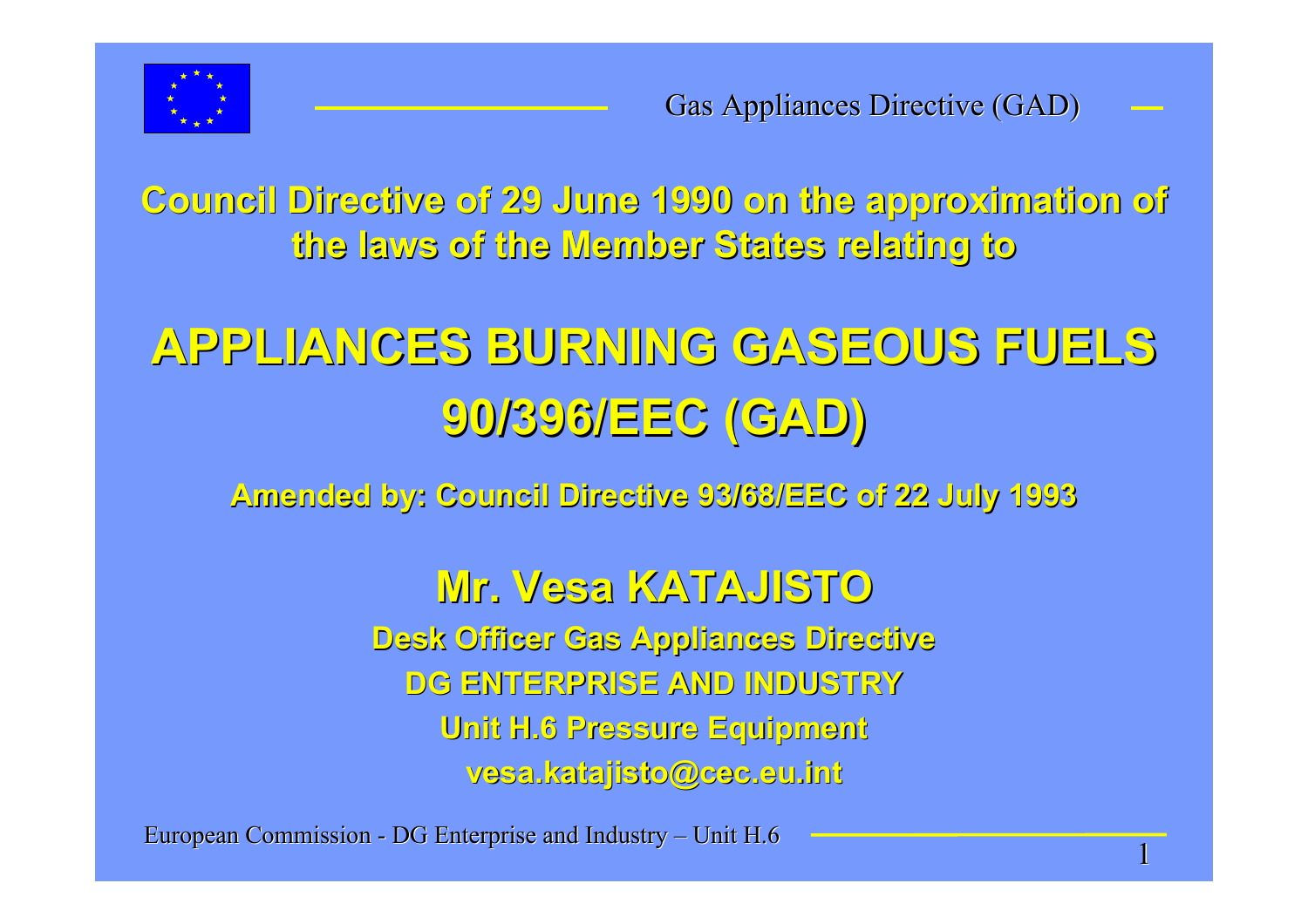

# **Gas Appliances Directive Gas Appliances Directive – GAD**

#### The GAD

- constitutes a legal framework for gas appliances in constitutes a legal framework for gas appliances in the EU
- covers the placing on the market and putting into covers the placing on the market and putting into service service
- regulates gas risks, which implies that other regulates gas risks, which implies that other directives may apply to gas appliances and fittings directives may apply to gas appliances and fittings (e.g. LVD, EMC, CPD,...)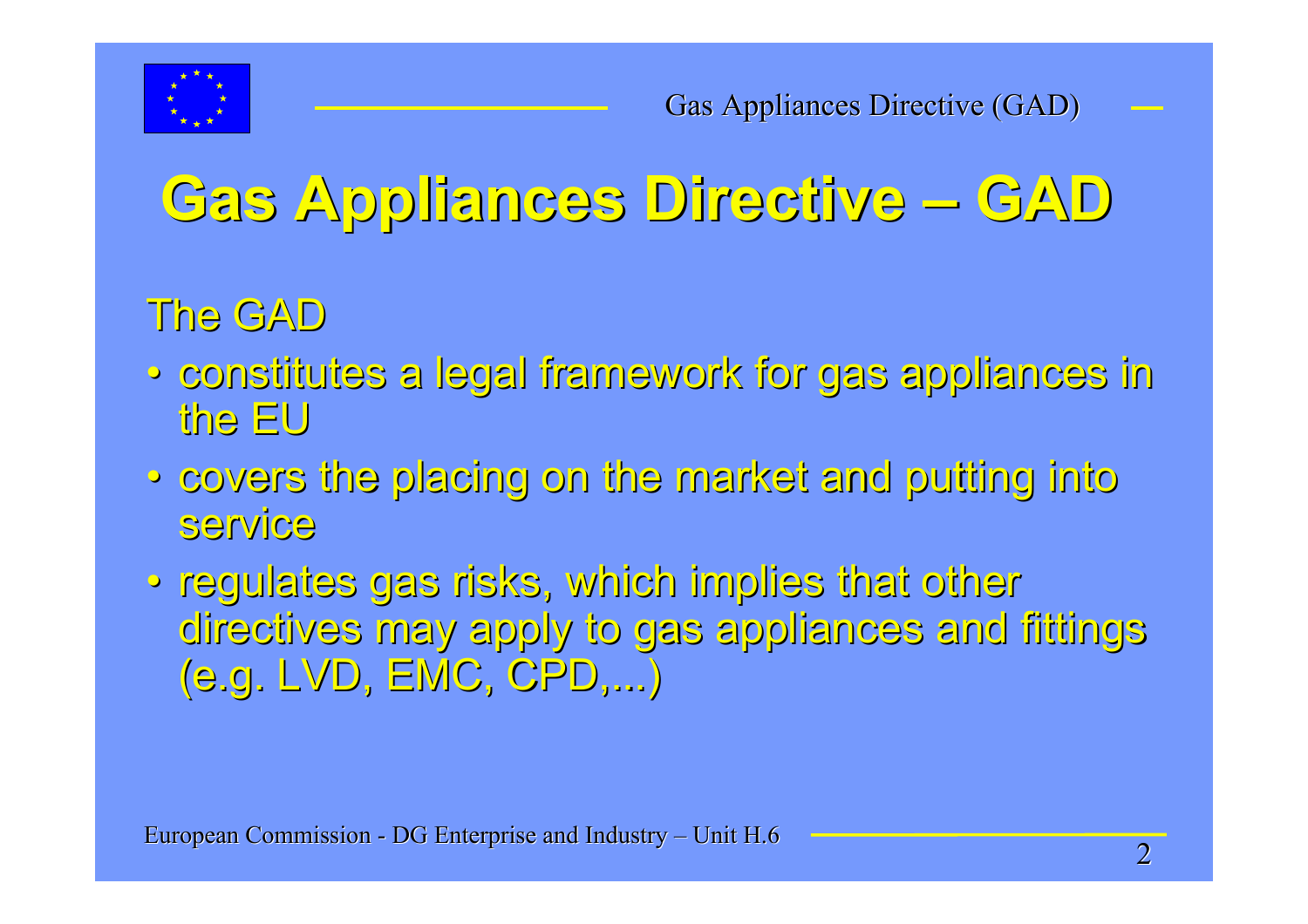

#### **Article 1 Article 1 - the Scope: the Scope:**

- Gas burning Gas burning **appliances appliances** used for cooking, heating, used for cooking, heating, hot water production, refrigeration, lighting or hot water production, refrigeration, lighting or washing, and forced draught burners and heating washing, and forced draught burners and heating bodies to be equipped with such burners bodies to be equipped with such burners
- **Fittings Fittings**, i.e. safety, controlling and regulating , i.e. safety, controlling and regulating devices and sub-assemblies, ...separately marketed for trade use and designed to be marketed for trade use and designed to be incorporated into an appliance ... or assembled to incorporated into an appliance ... or assembled to constitute such an appliance constitute such an appliance
- ...definition for ...definition for 'normally used normally used' given

European Commission - DG Enterprise and Industry – Unit H.6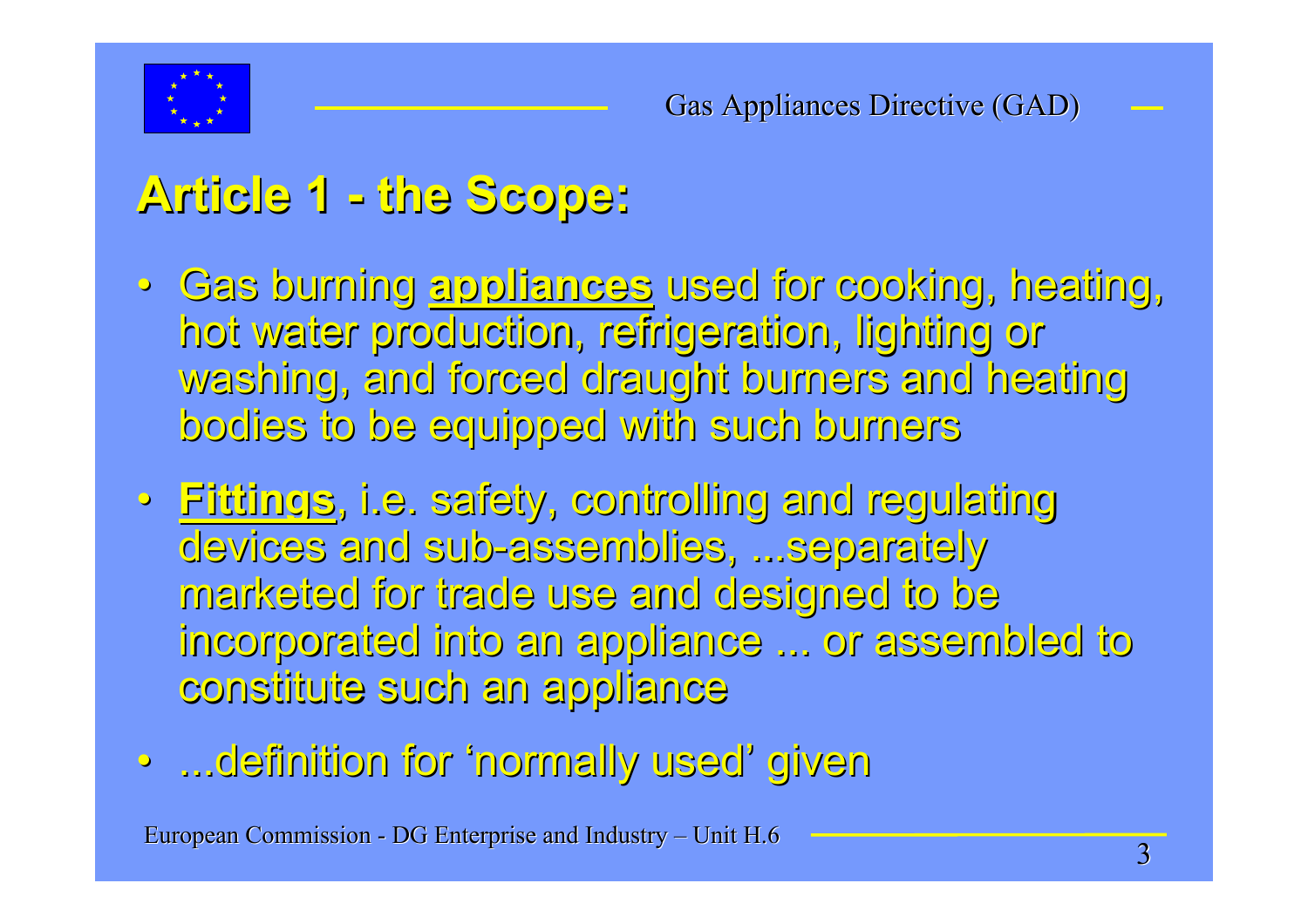

### **Article 1 Article 1 - the Scope: the Scope:**

Excluded from the Scope: Excluded from the Scope:

- ... where applicable, a normal water temperature ... where applicable, a normal water temperature exceeding 105°C, ...
- Appliances specifically designed for use in Appliances specifically designed for use in industrial processes carried out on industrial industrial processes carried out on industrial premises...

#### Identified Issues – the Scope:

- Current wording and its interpretation (e.g. Current wording and its interpretation (e.g. "burning burning", "heating heating",...)
- Products not covered (e.g. heating of materials, normal Products not covered (e.g. heating of materials, normal water temperature exceeding 105°C, power production,...)

European Commission - DG Enterprise and Industry – Unit H.6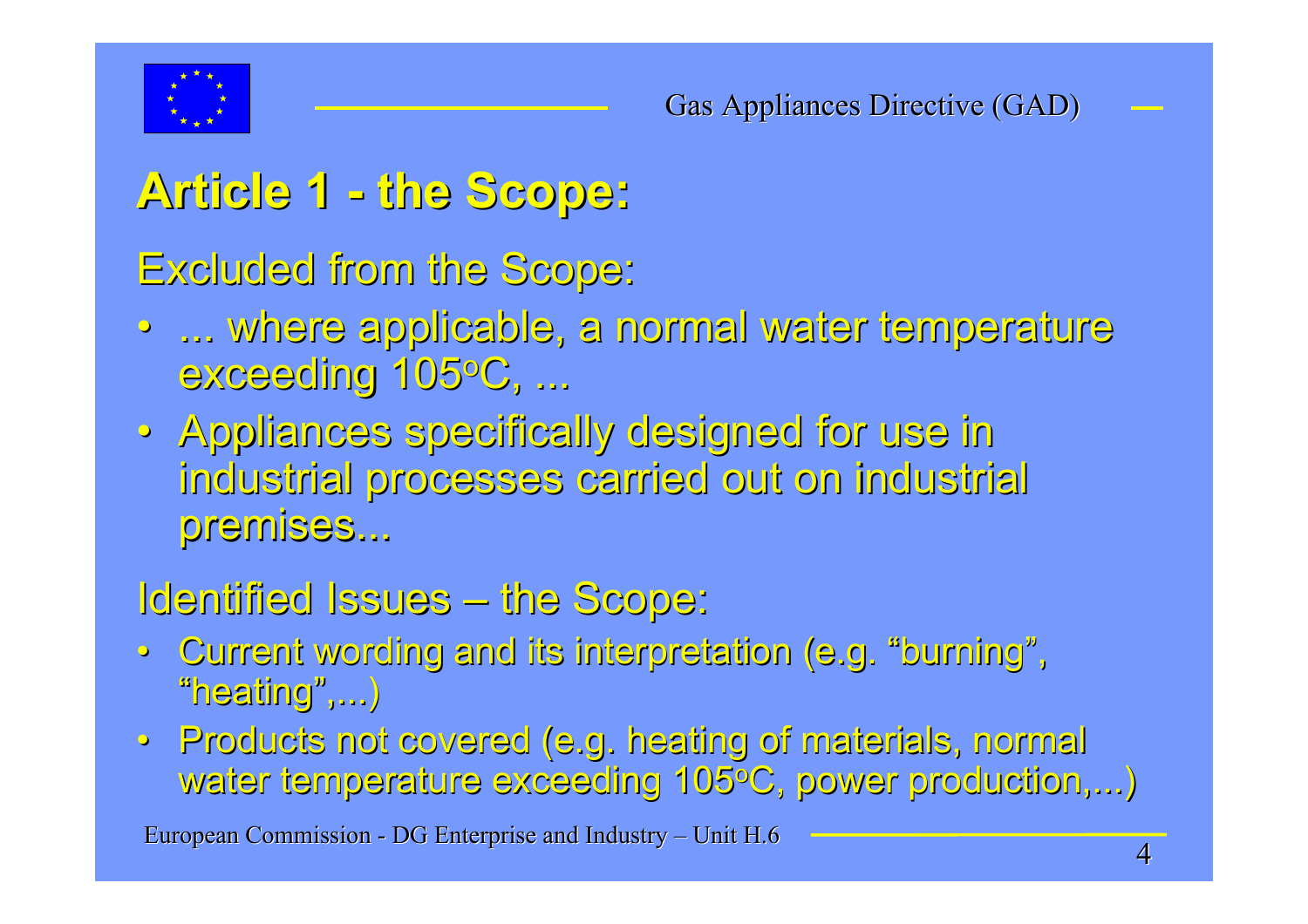

## **Article 2: Article 2:**

 $\bullet$  Member States ( Member States (MSs) shall take all necessary ) shall take all necessary steps to ensure that the appliances referred to in steps to ensure that the appliances referred to in Article 1 may be placed on the market and put Article 1 may be placed on the market and put into service only if, when normally used, they do into service only if, when normally used, they do not compromise the safety of persons, domestic not compromise the safety of persons, domestic animals and property. animals and property.

#### **In addition to transposing the GAD, proper implementation is required in order to ensure smooth functioning of the whole system smooth functioning of the whole system**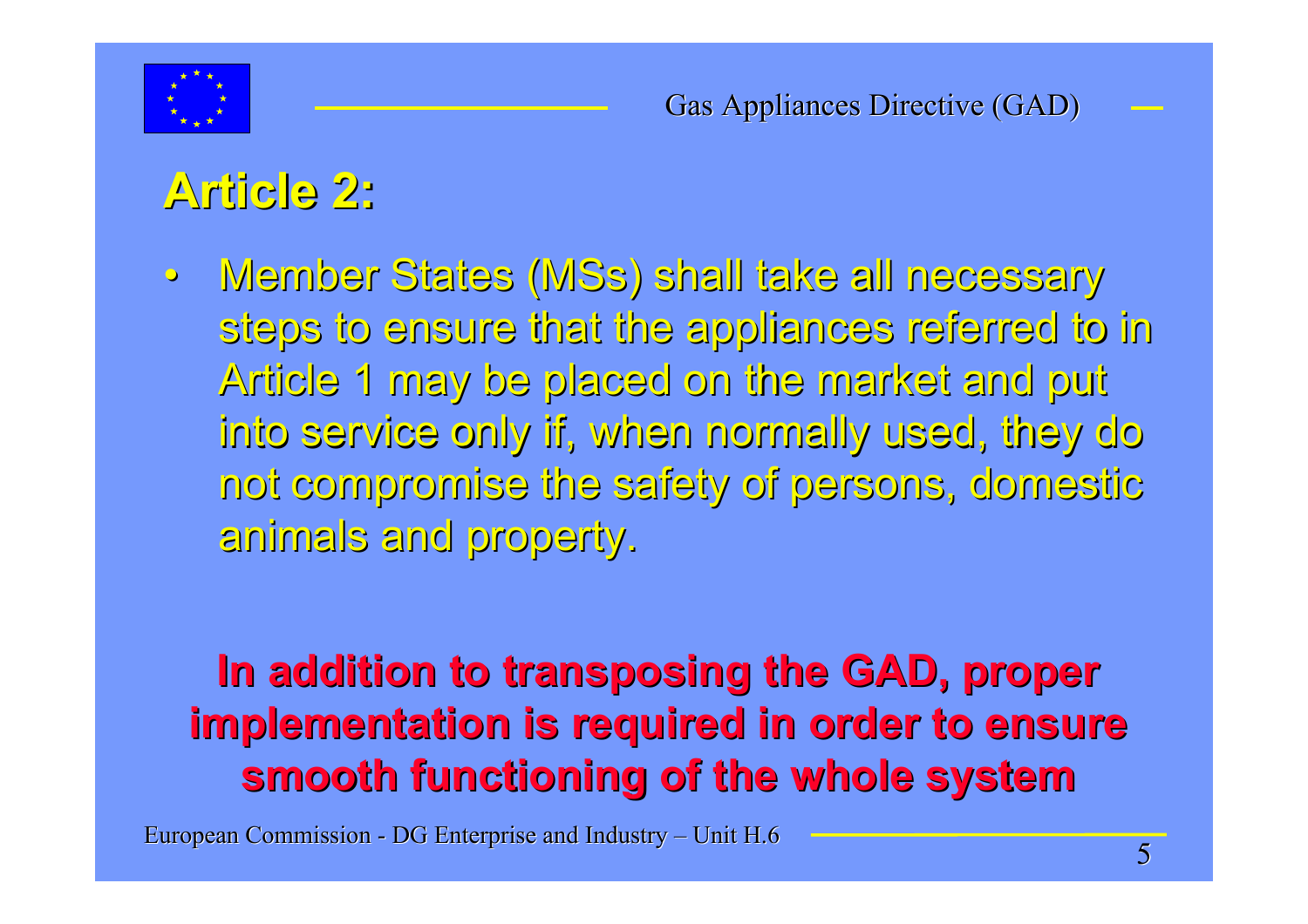

## **Article 2 Article 2 - Gas Types & Supply Pressures: Gas Types & Supply Pressures:**

- The types of gas and corresponding supply The types of gas and corresponding supply pressures vary from one MS to another (not pressures vary from one MS to another (not harmonized) harmonized)
- MSs shall communicate the types of gas and corresponding supply pressures and any corresponding supply pressures and any changes to the EC and the other MSs
- Publication in the OJEU (C 296/2 1.12.2004) Publication in the OJEU (C 296/2 1.12.2004)

 $\Rightarrow$  Impact on the design of appliances and fittings

 $\Rightarrow$  The information required by the GAD is not sufficient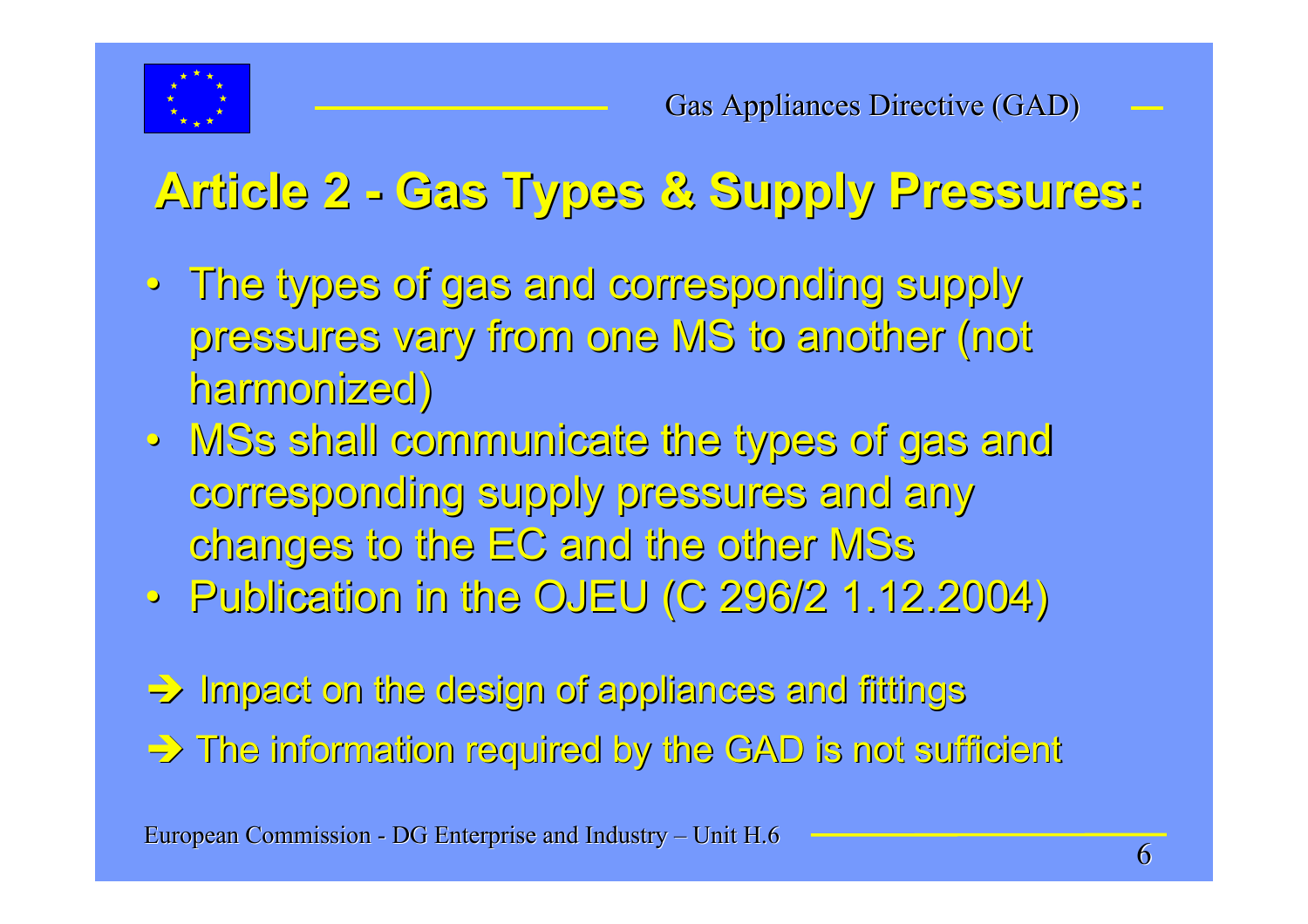

# **Article 3 Article 3 - Essential Requirements ( Essential Requirements (ERs):**

- Appliances and fittings shall satisfy the applicable Appliances and fittings shall satisfy the applicable **Essential Requirements Essential Requirements** (ERs) in order to ensure ) in order to ensure that they are safe
- ERs in **Annex I Annex I** to the GAD to the GAD
	- general (e.g. instructions, markings) and general (e.g. instructions, markings) and specific (e.g. materials, design, release of unburned gas / combustion products) unburned gas / combustion products) requirements requirements
	- define the results to be attained (safety  $\,$ objectives) objectives)
- European Commission DG Enterprise and Industry Unit H.6 do not specify technical solutions (flexibility) do not specify technical solutions (flexibility)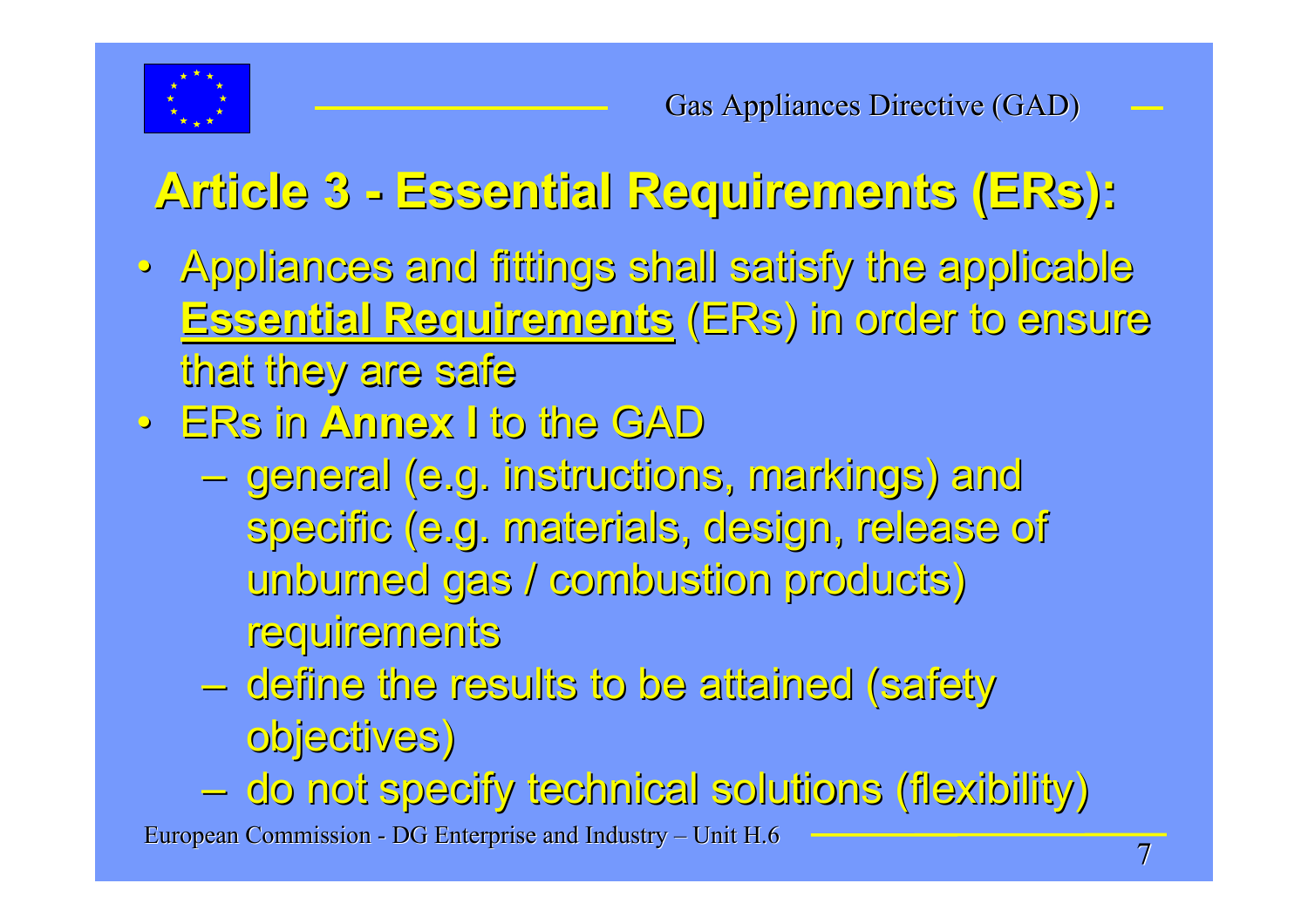

## **Article 4: Article 4:**

 $\bullet$  Member States may not prohibit, restrict or Member States may not prohibit, restrict or impede the placing on the market and the impede the placing on the market and the putting into service of appliances which comply putting into service of appliances which comply with all the provisions of the GAD...

#### **Article 5: Article 5:**

• Presumption of compliance with the essential Presumption of compliance with the essential requirements ...currently normally when requirements ...currently normally when appliances and fittings conform to harmonised appliances and fittings conform to harmonised EN standards EN standards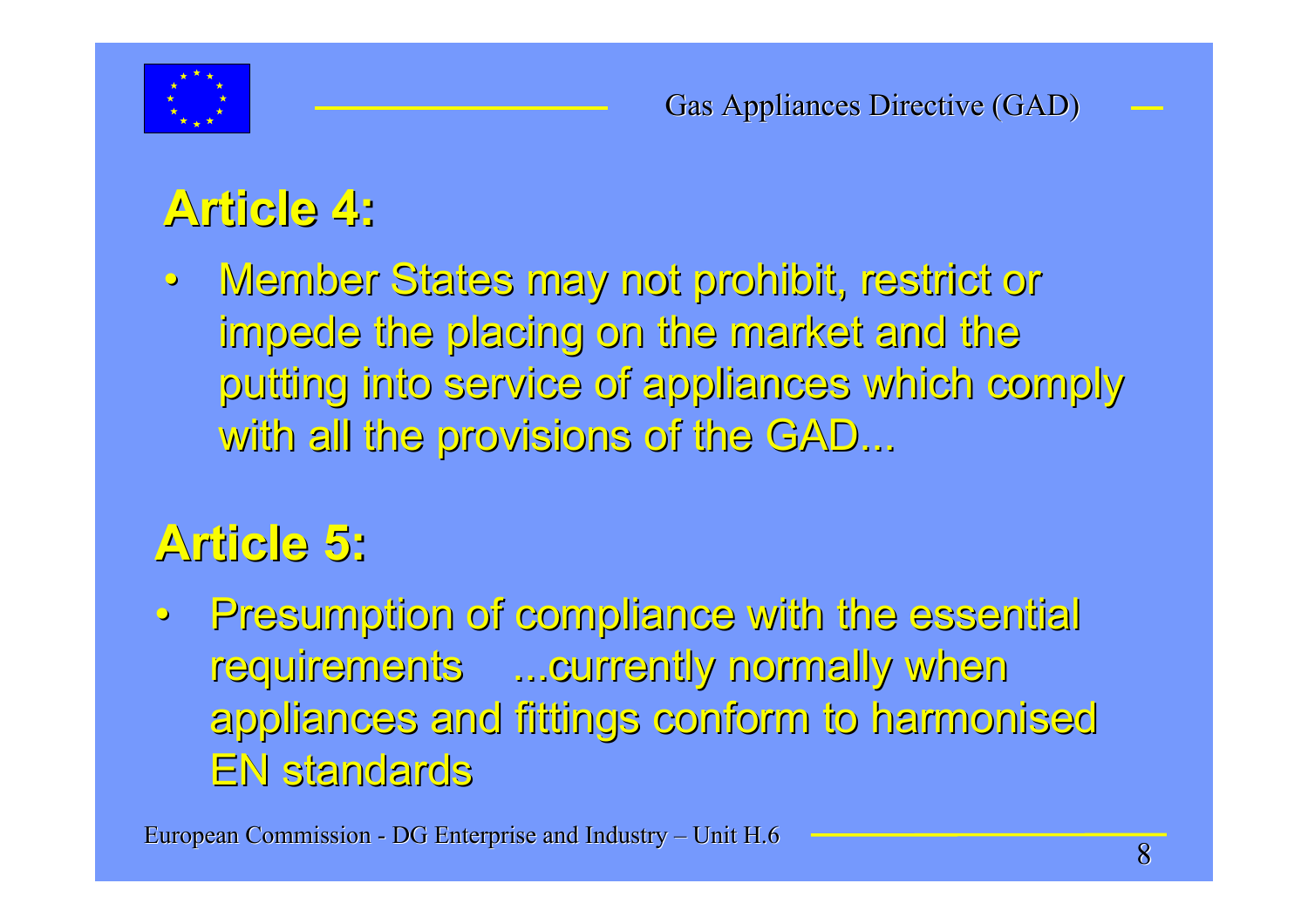

#### **Harmonized Standards Harmonized Standards**

- Using harmonized standards is voluntary
- They are specifications adopted by European They are specifications adopted by European standards organisations
- $\bullet\,$  A presumption of conformity with the ERs provided that:
	- their reference published in the Official Journal their reference published in the Official Journal
	- they have been transposed on national level they have been transposed on national level

#### **Article 6: Article 6:**

• Formal objection to Harmonized Standard / Formal objection to Harmonized Standard / withdrawal of the presumption of conformity withdrawal of the presumption of conformity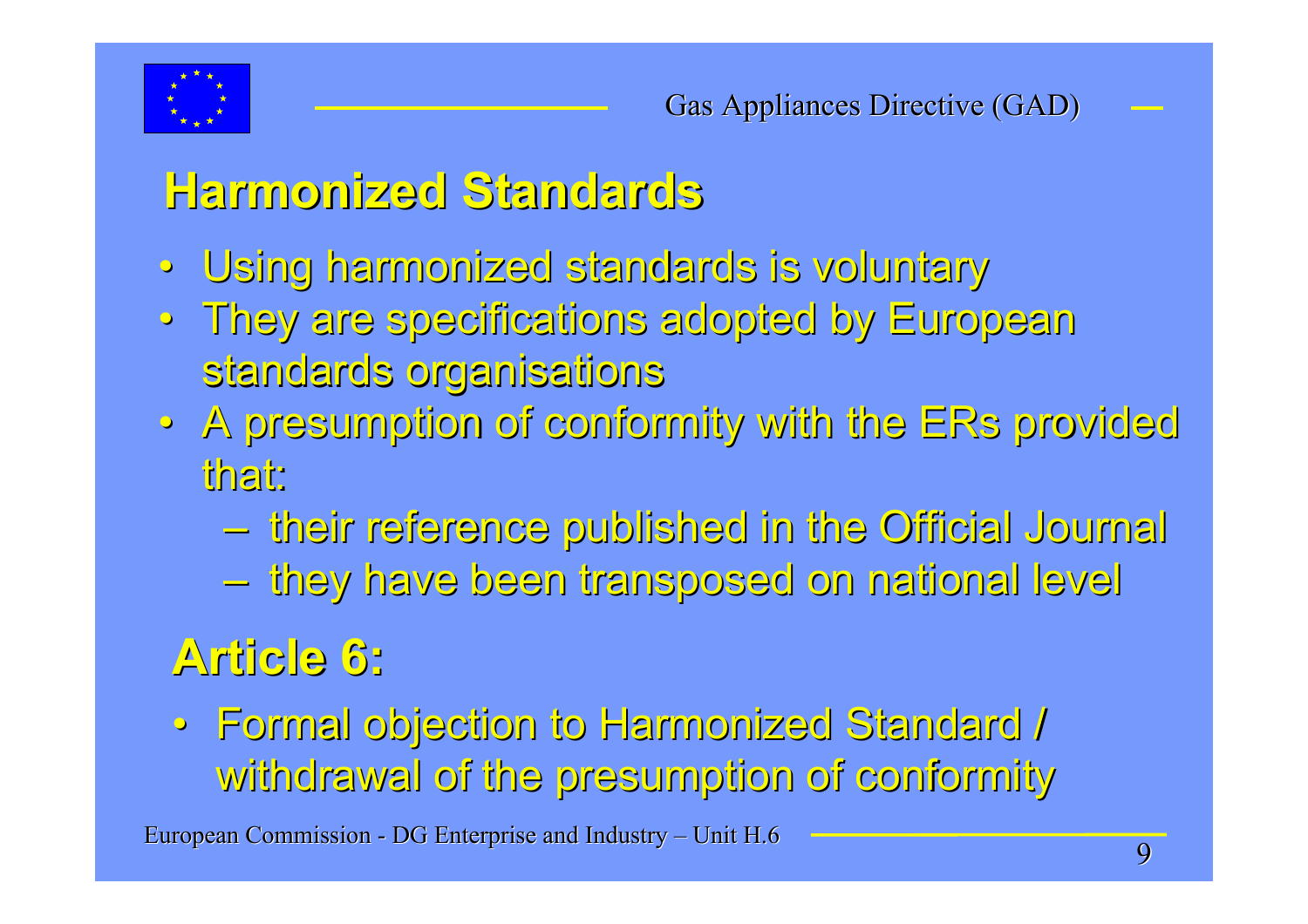

### **Article 7 Article 7 – Safeguard Clause: Safeguard Clause:**

- If a Member State finds that normally used If a Member State finds that normally used appliances bearing the CE marking might appliances bearing the CE marking might compromise the safety... it shall take all appropriate compromise the safety... it shall take all appropriate measures to withdraw those appliances from the measures to withdraw those appliances from the market... (see => Market Surveillance) market... (see => Market Surveillance)
- ... shall ... inform the Commission ... shall ... inform the Commission
- enters into consultation with the parties concerned enters into consultation with the parties concerned
- $\bigcirc$ Commission Commission's opinion = conclusion s opinion = conclusion
- Member States are informed Member States are informed

European Commission - DG Enterprise and Industry – Unit H.6 10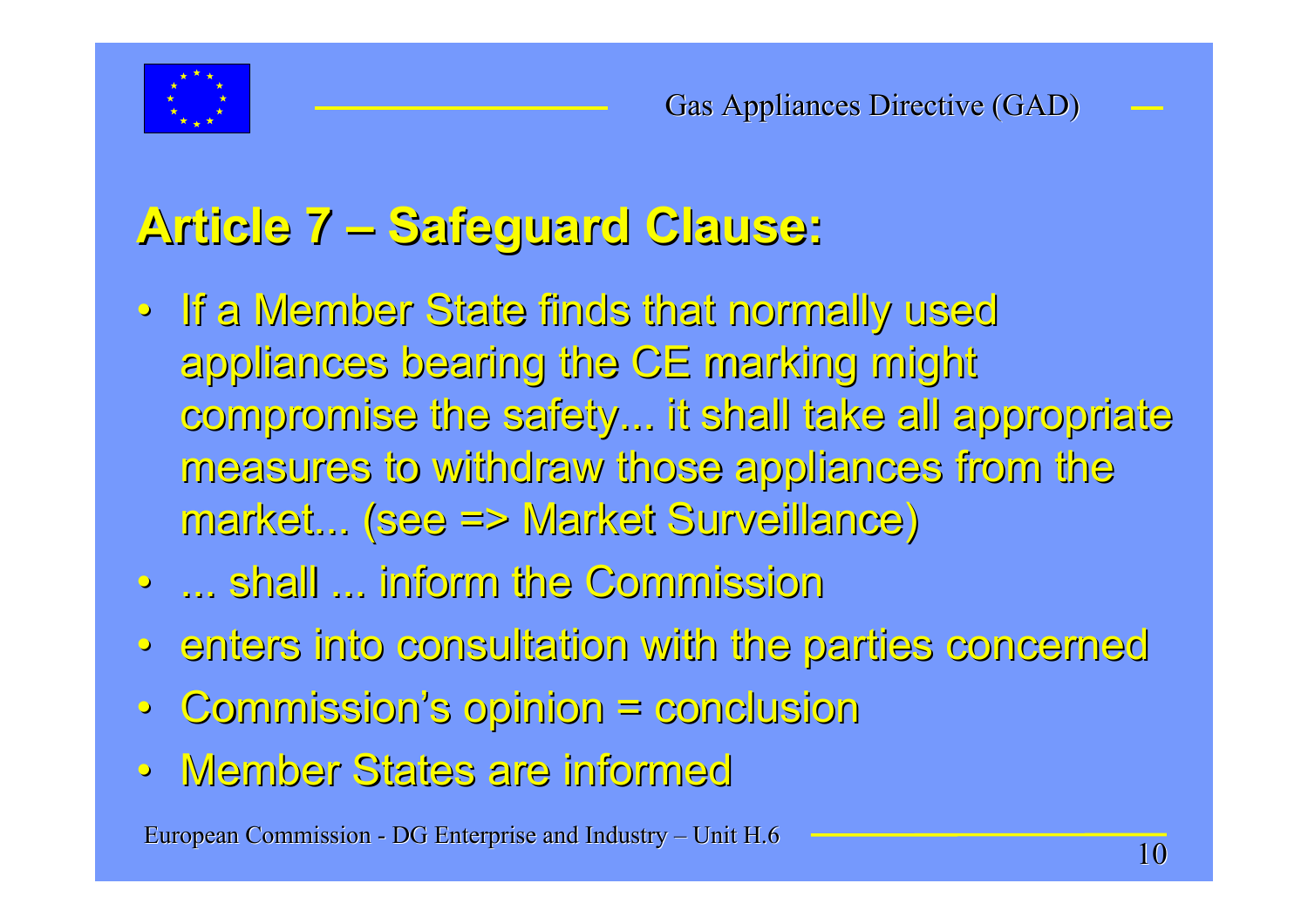

#### **Article 8 + Annex II: Article 8 + Annex II:**

- $\ddot{\mathbf{o}}$ Means of certification of conformity / Modules Means of certification of conformity / Modules
- $\bullet$  Products must be subjected to a Conformity Products must be subjected to a Conformity Assessment (Modules B, C, D, E, F and G available) available)
- All of these involve Notified Bodies All of these involve Notified Bodies
- $\bullet$  Relates always both to the design and production Relates always both to the design and production phase
- After completion of the procedure: affixing of the After completion of the procedure: affixing of the CE marking on the appliance (fittings shall not CE marking on the appliance (fittings shall not bear the CE marking) bear the CE marking)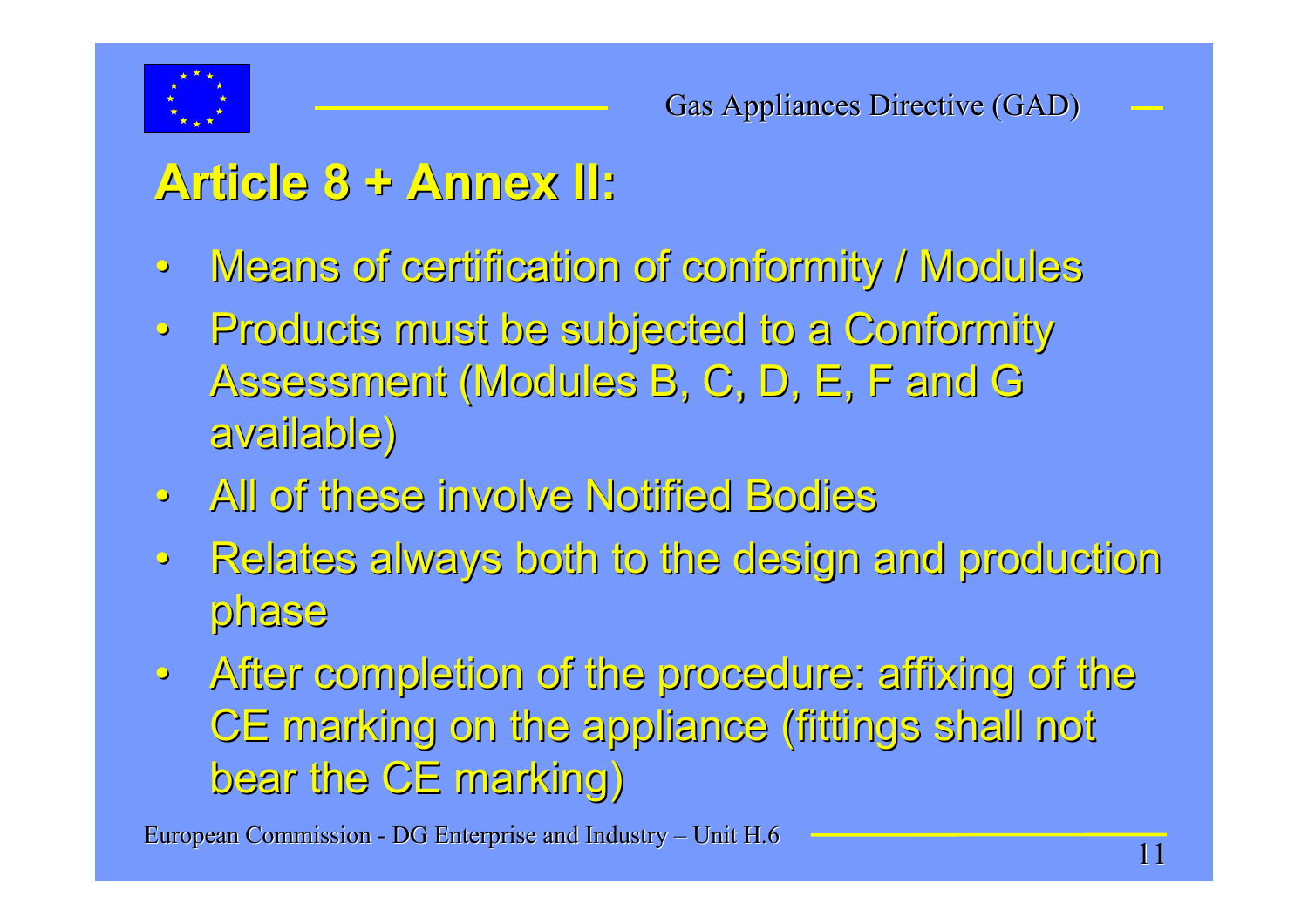

#### **Article 9 Article 9 - Notified Bodies ( Notified Bodies (NBs)**

- Criteria in Annex V Criteria in Annex V
- Designated by the Competent Authorities (CA) of Designated by the Competent Authorities (CA) of **MSs**
- Tasks relating to the Conformity Assessment Tasks relating to the Conformity Assessment
- NBs are subject to surveillance (monitoring) by are subject to surveillance (monitoring) by their CA

# **Article 10 Article 10 – CE marking of the Conformity CE marking of the Conformity**

• The CE marking of conformity and the The CE marking of conformity and the inscriptions are set out in Annex III inscriptions are set out in Annex III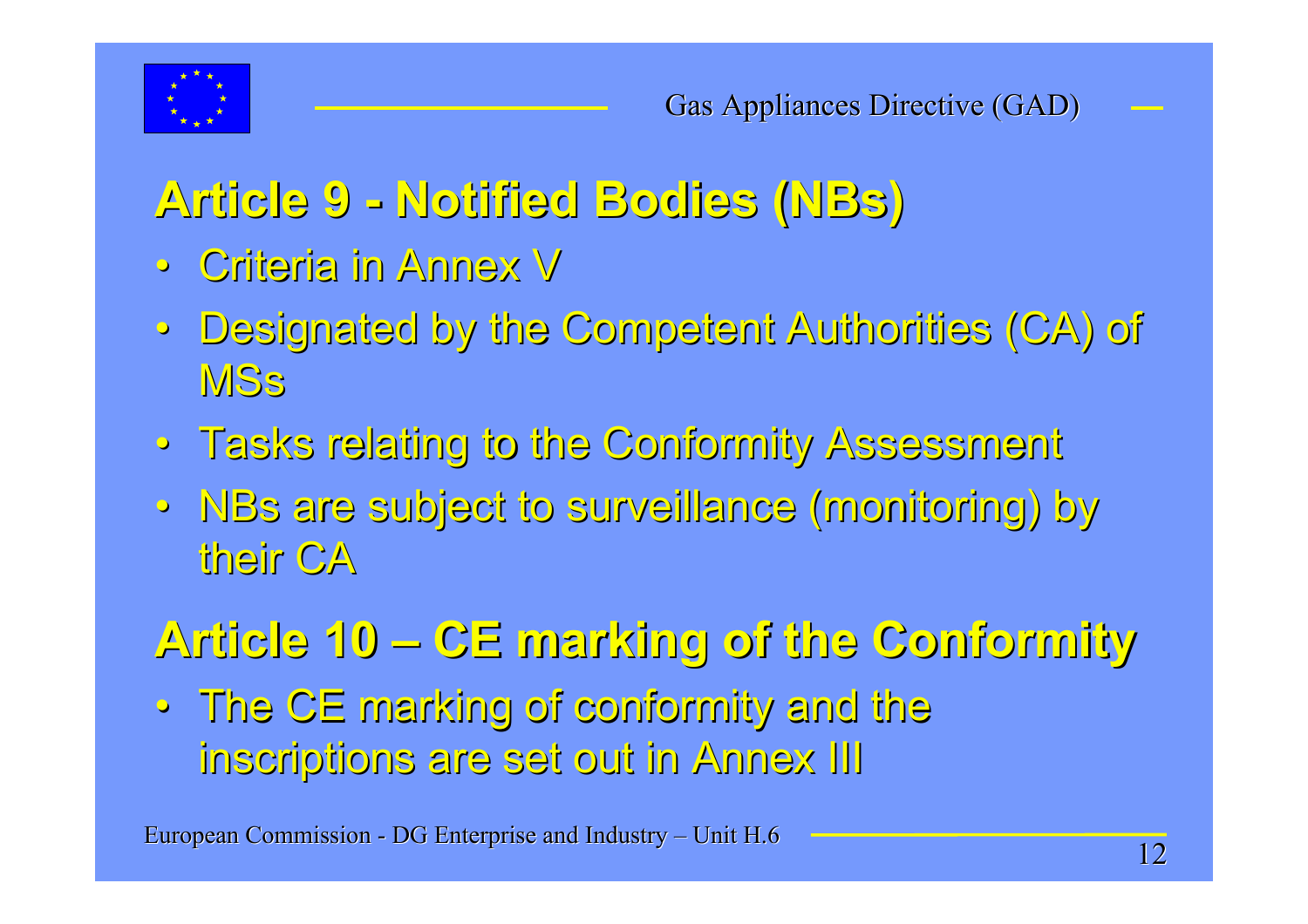

## **Article 11 Article 11 – Unduly affixed CE marking Unduly affixed CE marking**

#### **Articles 12 Articles 12-15 – Final Provisions Final Provisions**

#### **Market Surveillance Market Surveillance**

- Purpose to verify that the provisions of the GAD Purpose to verify that the provisions of the GAD are complied with across the EU, to ensure a are complied with across the EU, to ensure a common level of safety, and to eliminate unfair common level of safety, and to eliminate unfair competition competition
- Obligation to Obligation to MSs to organise Market Surveillance to organise Market Surveillance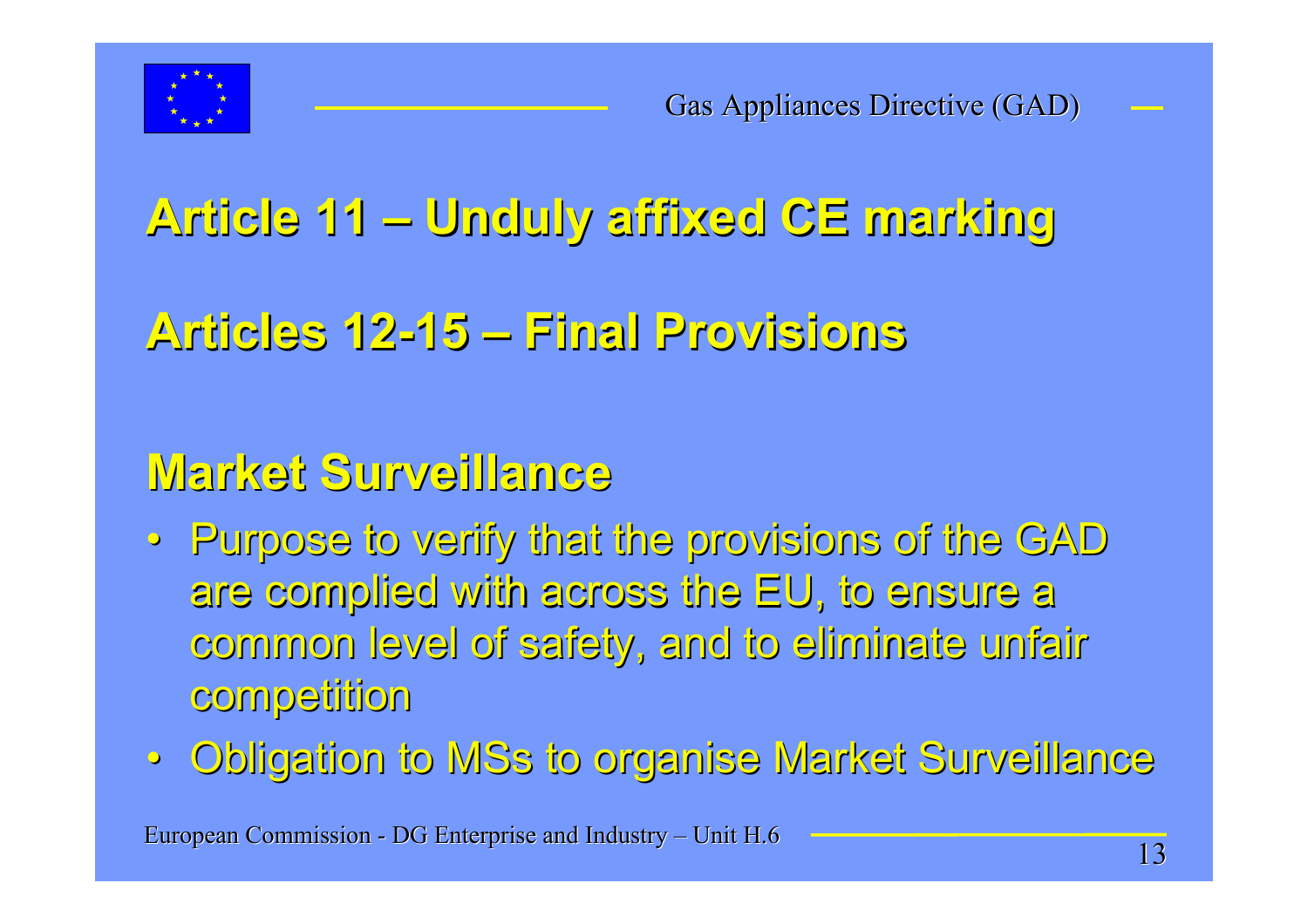

#### **Guidance Sheets Guidance Sheets**

- Not legally binding, BUT represent a reference for ensuring consistent application of the GAD ensuring consistent application of the GAD
- Reflect the consensus views reached between EC, Reflect the consensus views reached between EC, Member States, Notified Bodies and industry
- Not exhaustive Not exhaustive focus on certain issues only focus on certain issues only
- Developed in the GAD Advisory Committee, endorsed by the Member States Working Group on endorsed by the Member States Working Group on Gas Appliances

#### (Guidance Sheets are available on the web) (Guidance Sheets are available on the web)